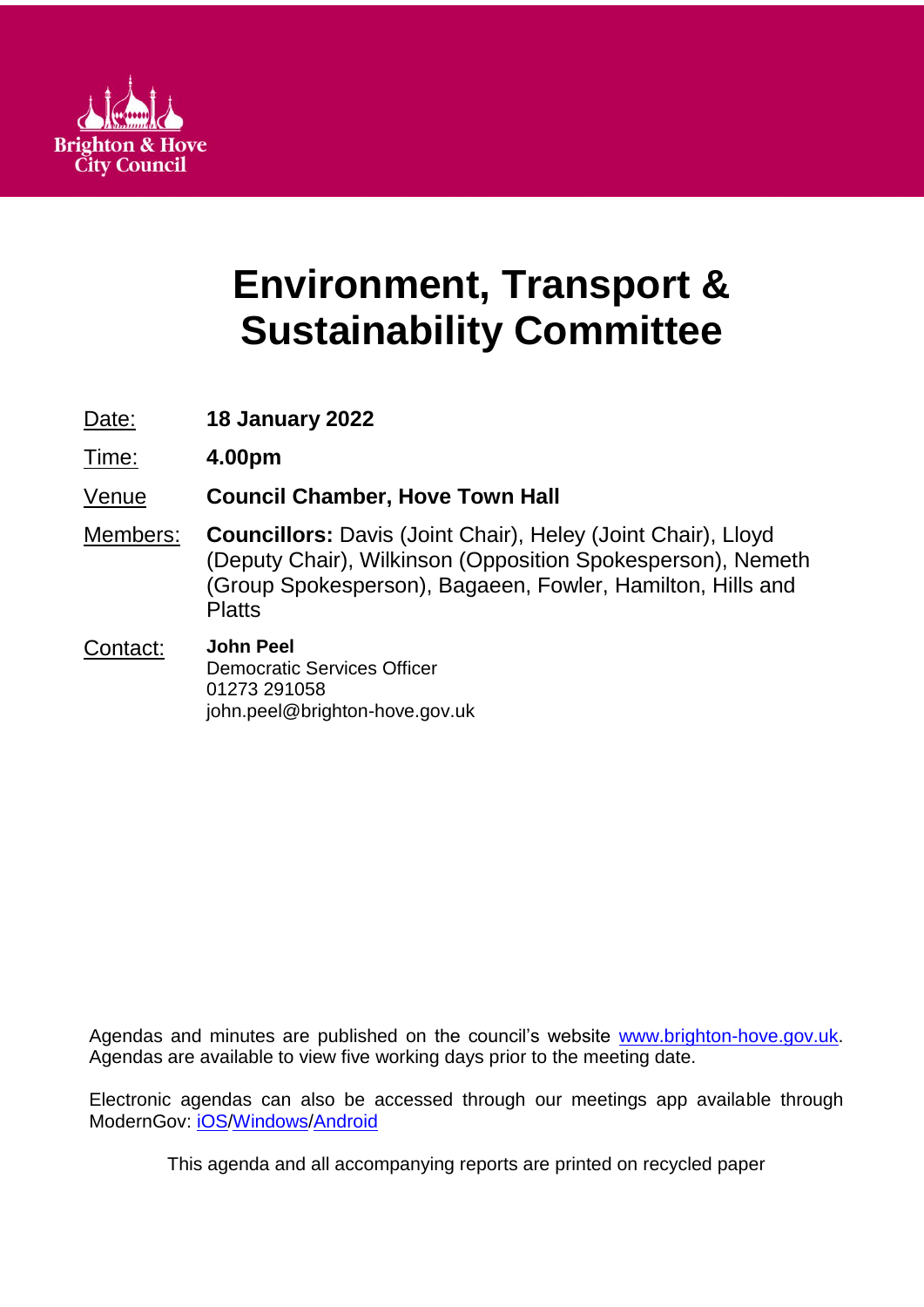#### **PART ONE Page**

#### **PROCEDURAL MATTERS**

#### **62 PROCEDURAL BUSINESS**

(a) **Declarations of Substitutes:** Where councillors are unable to attend a meeting, a substitute Member from the same political group may attend, speak and vote in their place for that meeting.

#### (b) **Declarations of Interest:**

- (a) Disclosable pecuniary interests;
- (b) Any other interests required to be registered under the local code;
- (c) Any other general interest as a result of which a decision on the matter might reasonably be regarded as affecting you or a partner more than a majority of other people or businesses in the ward/s affected by the decision.

In each case, you need to declare

- (i) the item on the agenda the interest relates to;
- (ii) the nature of the interest; and
- (iii) whether it is a disclosable pecuniary interest or some other interest.

If unsure, Members should seek advice from the committee lawyer or administrator preferably before the meeting.

- (c) **Exclusion of Press and Public:** To consider whether, in view of the nature of the business to be transacted or the nature of the proceedings, the press and public should be excluded from the meeting when any of the following items are under consideration.
	- *Note: Any item appearing in Part Two of the agenda states in its heading the category under which the information disclosed in the report is exempt from disclosure and therefore not available to the press and public. A list and description of the exempt categories is available for public inspection at Brighton and Hove Town Halls and on-line in the Constitution at part 7.1.*

#### **63 MINUTES 9 - 26**

To consider the minutes of the meeting held on 16 November 2021.

*Contact Officer: John Peel Tel: 01273 291058*

#### **64 CHAIRS COMMUNICATIONS**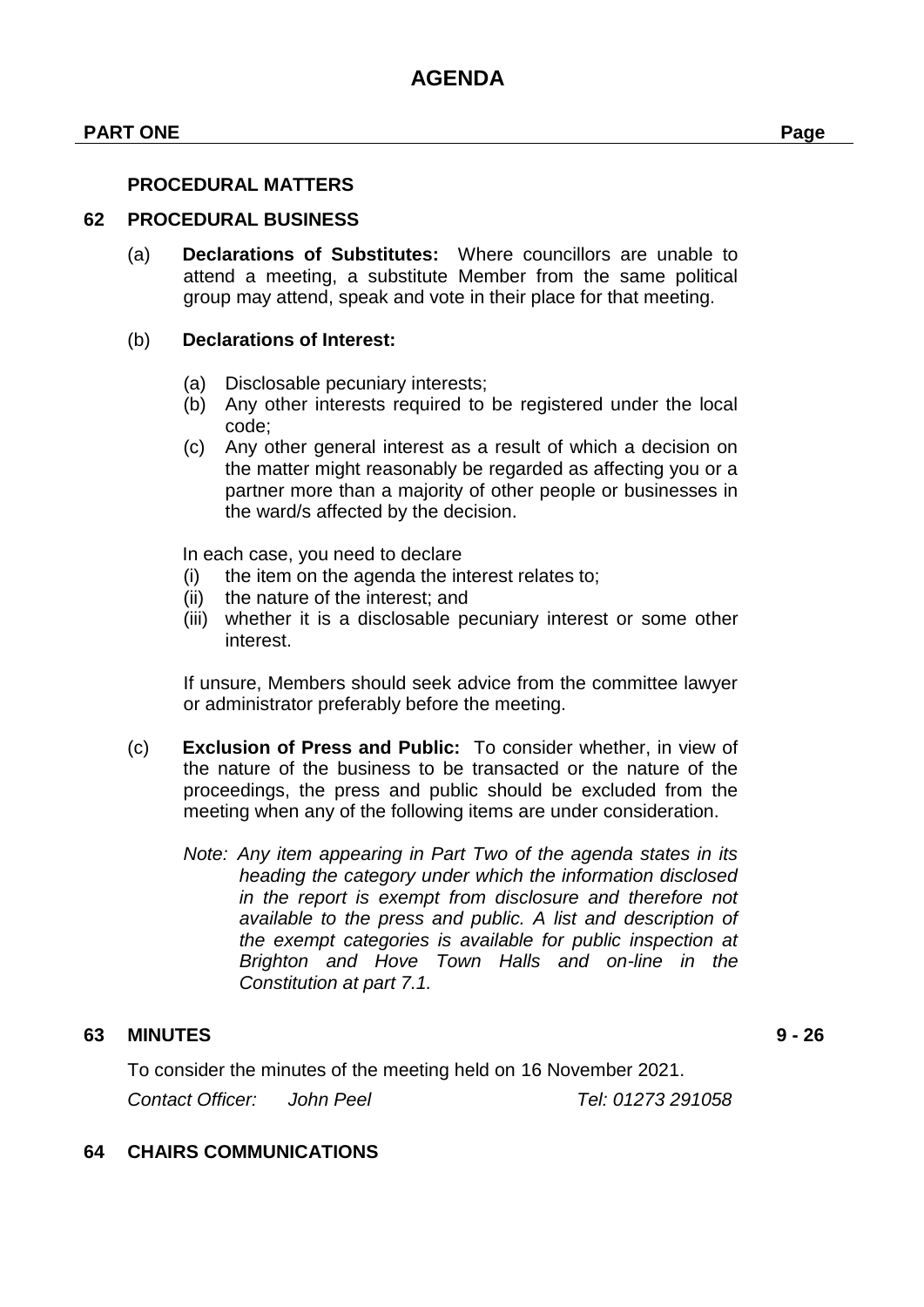#### **65 CALL OVER**

- (a) Items 69 75 will be read out at the meeting and Members invited to reserve the items for consideration.
- (b) Those items not reserved will be taken as having been received and the reports' recommendations agreed.

#### **66 PUBLIC INVOLVEMENT 27 - 34**

To consider the following matters raised by members of the public:

- (a) **Petitions:** To receive any petitions presented by members of the public;
	- **(1)** Speed Camera on Beaconsfield Road
- (b) **Written Questions:** To receive any questions submitted by the due date of 12 noon on the 12 January 2022;
	- **(1)** Cycle Security
- (c) **Deputations:** To receive any deputations submitted by the due date of 12 noon on the 12 January 2022.
	- **(1)** Play area refurbishment

#### **67 ITEMS REFERRED FROM COUNCIL 35 - 36**

To consider items referred from the Public Engagement meeting of Council held on 16 December 2022

- (a) **Petitions**
	- **(1)** Bring Back Brighton and Hove in Bloom

#### **68 MEMBER INVOLVEMENT 37 - 52**

To consider the following matters raised by Members:

- (d) **Petitions:** To receive any petitions;
- (e) **Written Questions:** To consider any written questions;
	- **(1)** Green Flag Status- Councillor Platts
	- **(2)** Bins at Saltdean Oval- Councillor Fishleigh
	- **(3)** Ovingdean Waste Bins- Councillor Fishleigh
	- **(4)** Car Free City- Councillor Fishleigh
	- **(5)** Valley Gardens- Councillor Fishleigh
	- **(6)** Wish Park Disabled Access- Councillor Nemeth
	- **(7)** Mallory House Tree Removal- Councillor Bagaeen
	- **(8)** Camera Fines- Councillor Nemeth
	- **(9)** Parking Permits- Councillor Nemeth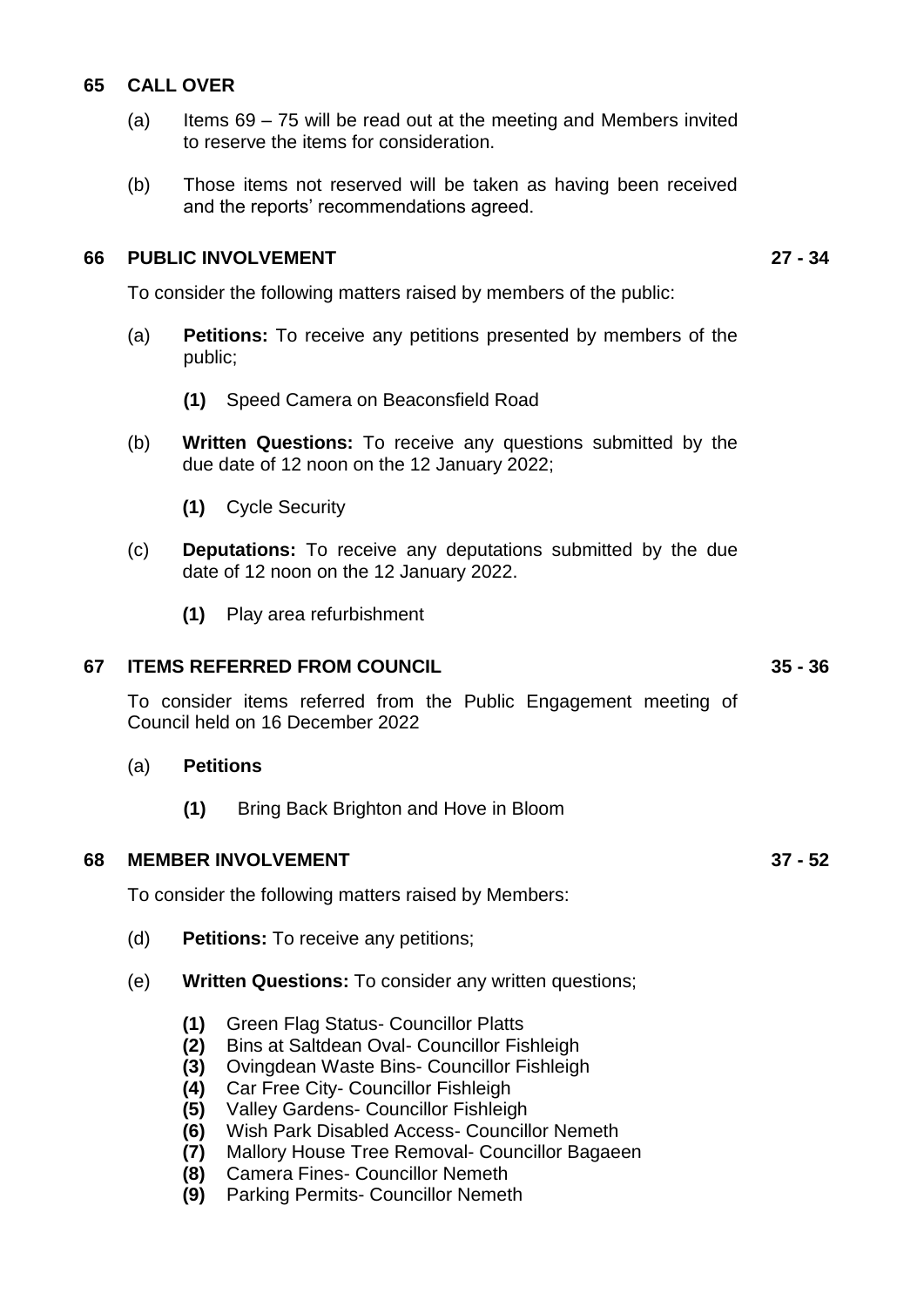- **(10)** Pavement Renewal in Conservation Areas- Councillor Nemeth
- **(11)** Hangleton Park budget measures- Councillor Lewry
- (f) **Letters:** To consider any letters;
- (g) **Notices of Motion:** to consider any Notices of Motion referred from Full Council or submitted directly to the Committee.
	- **(1)** Hangleton Link Road- Councillor Janio
	- **(2)** Re-evaluating the current scheme for Valley Gardens Stage 3- Councillor Fishleigh
	- **(3)** Poor condition of pavements in Brighton & Hove- Councillor Nemeth
	- **(4)** Strike Preparedness- Councillor Nemeth
	- **(5)** Old Shoreham Road Cycle Lane- Councillor Nemeth
	- **(6)** Southern Water Investment- Councillor Hills

#### **GENERAL MATTERS**

#### **69 FEES AND CHARGES 2022-23 53 - 94**

Executive Director for Housing, Neighbourhoods, & Communities; Executive Director, Economy, Environment & Culture; Executive Director of Governance, People & Resources

*Contact Officer: John Lack Tel: 01273 294219 Ward Affected: All Wards*

**TRANSPORT & PUBLIC REALM MATTERS**

#### **70 VALLEY GARDENS PHASE 3 REVISED SCHEME WITH DETAILED DESIGN PRINCIPLES To Follow**

Report of the Executive Director, Economy, Environment & Culture

*Contact Officer: Oliver Spratley Tel: 01273 290390 Ward Affected: Queen's Park; Regency; St Peter's & North Laine*

### **71 PARKING ANNUAL REPORT 2020-2021 95 - 142**

Report of the Executive Director, Economy, Environment & Culture

*Contact Officer: Paul Nicholls Tel: 01273 293287 Ward Affected: All Wards*

#### **72 REAL TIME AIR QUALITY MONITORING SYSTEM 143 - 148**

Report of the Executive Director, Economy, Environment & Culture

*Contact Officer: Samuel Rouse Tel: 01273 292256 Ward Affected: All Wards*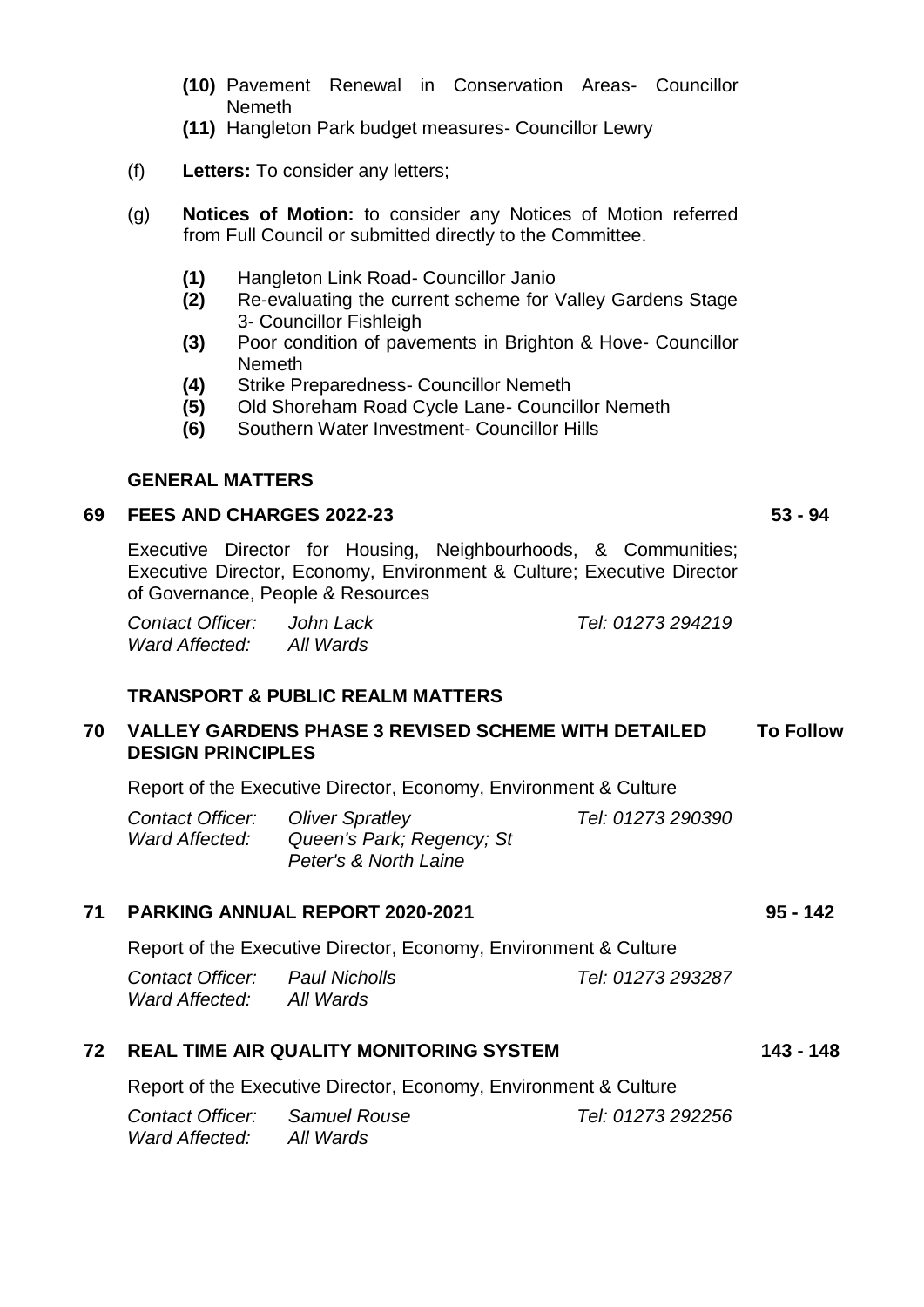| 73                                              | <b>MADEIRA DRIVE ACTIVE TRAVEL FUND ETRO-10-2021</b>                                         |                                            |                   | 149 - 294   |
|-------------------------------------------------|----------------------------------------------------------------------------------------------|--------------------------------------------|-------------------|-------------|
|                                                 | Report of the Executive Director, Economy, Environment & Culture                             |                                            |                   |             |
|                                                 | <b>Contact Officer:</b> Tracy Beverley                                                       | Ward Affected: East Brighton; Queen's Park | Tel: 01273 292813 |             |
| <b>ENVIRONMENT &amp; SUSTAINABILITY MATTERS</b> |                                                                                              |                                            |                   |             |
| 74                                              | <b>WASHINGTON STREET: OUTCOME OF CONSULTATION ON</b><br><b>CHANGES TO REFUSE COLLECTIONS</b> |                                            |                   | 295 - 298   |
|                                                 | Report of the Executive Director, Economy, Environment & Culture                             |                                            |                   |             |
|                                                 | Contact Officer: Lynsay Cook                                                                 | Ward Affected: Hanover & Elm Grove         | Tel: 01273 291851 |             |
| 75                                              | ALLOTMENTS: RESPONSE TO NOTICE OF MOTION                                                     |                                            |                   | $299 - 318$ |
|                                                 | Report of the Executive Director, Economy, Environment & Culture                             |                                            |                   |             |
|                                                 | <b>Contact Officer:</b> Robert Walker<br>Ward Affected: All Wards                            |                                            | Tel: 01273 294349 |             |

#### **76 ITEMS REFERRED FOR FULL COUNCIL**

To consider items to be submitted to the 3 February 2022 Council meeting for information.

*In accordance with Procedure Rule 24.3a, the Committee may determine that any item is to be included in its report to Council. In addition, any Group may specify one further item to be included by notifying the Chief Executive no later than 10am on the eighth working day before the Council meeting at which the report is to be made, or if the Committee meeting take place after this deadline, immediately at the conclusion of the Committee meeting*